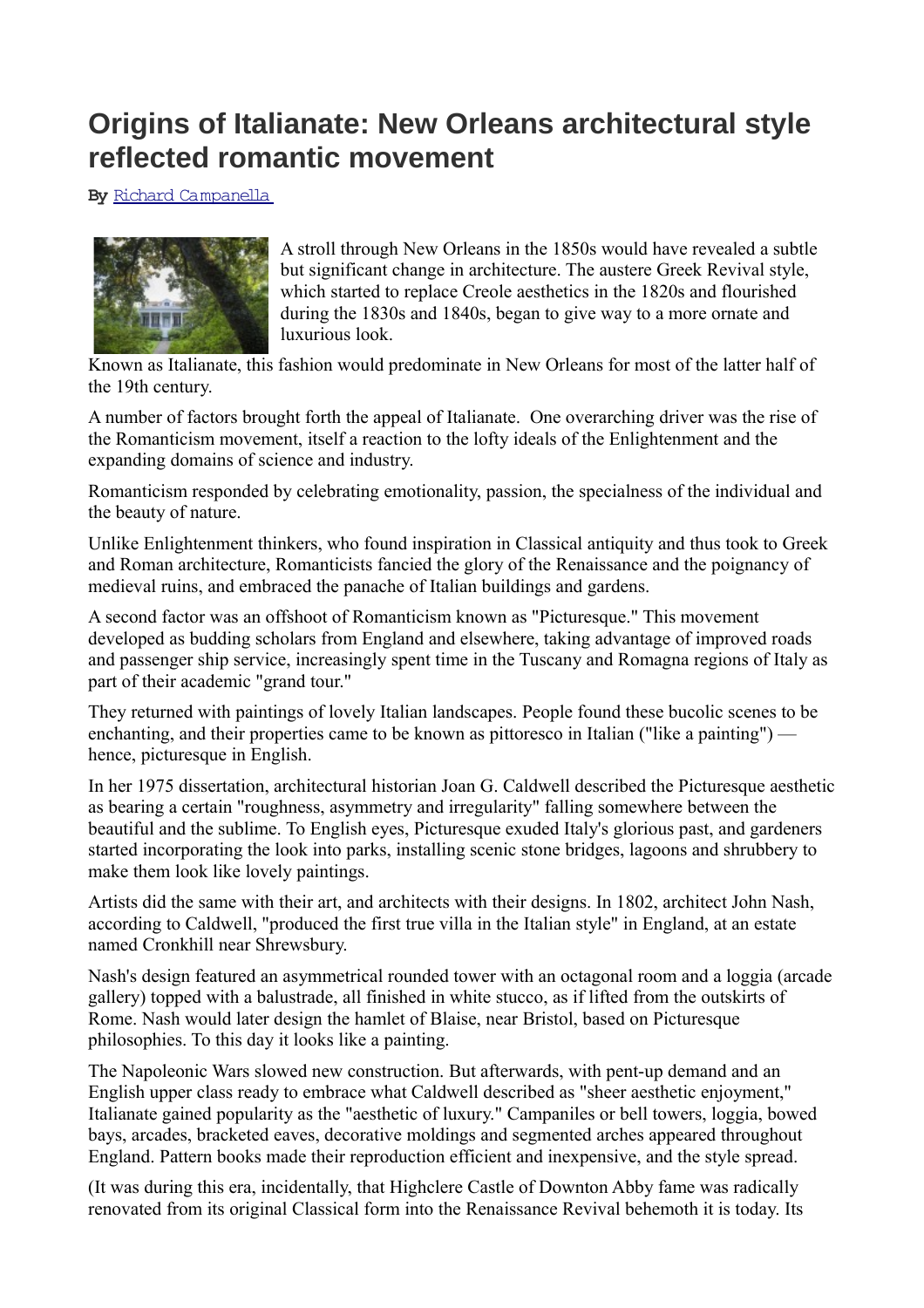architect, Charles Barry, specialized in Italianate and incorporated its motifs into the redesign, which he described as Anglo-Italian.)

American architects, ever aware of their European peers, made their own pilgrimages to England and Italy and returned doubly inspired. Caldwell credits Philadelphia architect John Notman with introducing Italianate to the United States with his 1839 design for a villa named Riverside in Burlington, N.J.. Two years later, the landscape designer Andrew Jackson Downing published his "Treatise on the Theory and Practice of Landscape Gardening," which edified Americans on both Italianate and Picturesque philosophies.

Italianate arrived to America at the right time. This was the Age of Jackson, and the nation was changing. Americans were moving west; individualism became a creed; and the genteel aristocracy of the founding fathers increasingly ceded power to the so-called "Jacksonian Man," that "hardworking ambitious person," according to historian Richard Hofstadter, "for whom enterprise was a kind of religion."

In New Orleans, opportunities abounded for the Jacksonian Man — for empowered white males, that is. It was the largest city in the South, where vast sums of money changed hands, and fortunes were won and lost regularly.

A new American upper class formed, and its members initially put their ample wealth into, among other things, capacious townhouses and mansions usually of the Greek or Neoclassical style.

But by the booming 1850s, Greek Revival came to feel a bit stodgy and dated. The nouveau riche wanted that trendy new Italian look, like their peers elsewhere, and designers were eager to deliver. Among the style's local champions were architects William and James Freret, James Gallier Jr., Albert Diettel and most of all, Henry Howard.

An early local example of a "magnificent Italian villa," as the Daily Picayune put it, was built on Prytania Street near Jackson Avenue in 1850 for local esquire Duncan Hennen. Costing \$22,000, the mansion featured a gallery and veranda amid an abundance of marble.

Two years later and a few blocks away, the eccentric globetrotting millionaire James Robb had erected an Italian palazzo on Washington Avenue between Camp and Chestnut streets. Surrounded by lavish landscaping suggesting Picturesque influences, the mansion sat "two stories high, eighty feet square, [on a] gently elevated terrace," wrote the Daily Picayune, and "had about it an air of quiet beauty, refined taste and substantial comfort... . No expense was spared(;) its fresco painting was particularly superb, (as are the) marble steps with massive railings (and) spacious hall... ." Inside were Robb's "large and choice collection of oil paintings, water colors, engravings, bronzes, marble statuary, vases, and other articles of vertu."

Robb's gardened palazzo helped give the Garden District its name, and it's no coincidence that Italianate came to be a dominate style in this and other affluent neighborhoods.

We have since lost both the Hennen and Robb houses, but a comparable specimen survives in the form of the Luling Mansion near the Fairgrounds. Built as the Louisiana Jockey Club in 1865 originally with expansive manicured gardens, it embodied Italianate and Picturesque aesthetics, and to this day stuns the eye.

These and a few other grand Italianate villas, however, were the exception. Because local architects were mostly designing city houses on standard urban lots, they saw little reason to abide by the asymmetry and irregularity typical of the Italian order, much less the gardens and statuary. Instead, they designed standard house types already familiar to New Orleanians, including townhouses, center-hall cottages and shotgun houses, and applied Italianate detailing upon them.

This included segmented-arch doorways and windows, heavy molding and an abundance of paired volute-shaped brackets lining roof eaves and galleries.

Italianate was thus mostly manifested in New Orleans as an ornamental overlay to standard structural types rather than a change in their essential configurations.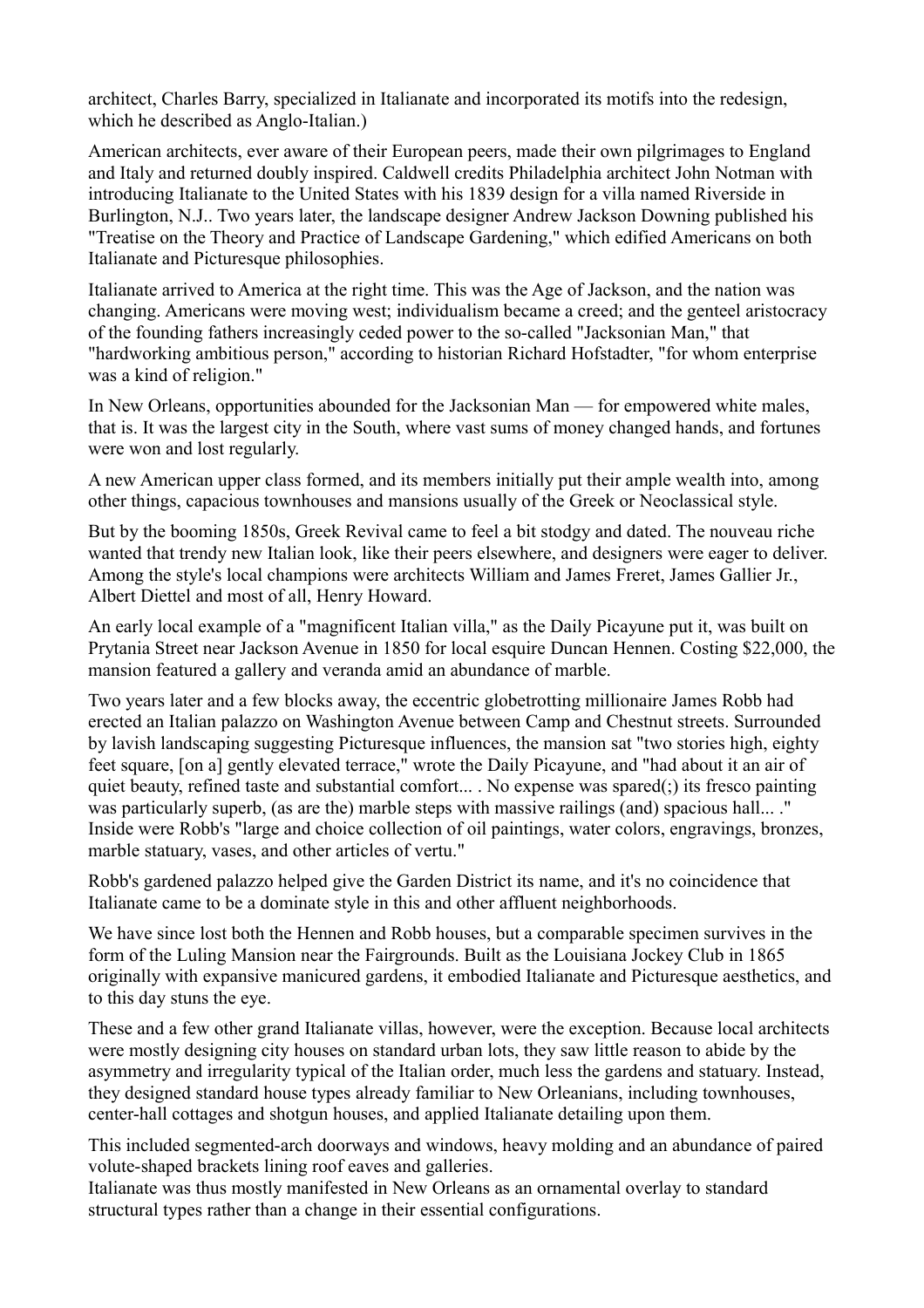By the end of the 19th century, industrialization, mass production and a growing middle class had helped standardize what had previously been considered luxurious. New architectural styles, such as Eastlake and Queen Anne, absorbed Italianate's penchant for elaborate detailing, and builders of "catalog houses" milled brackets and quoins en masse to spruce up the thousands of prosaic shotgun houses being erected for working-class families.

Then came World War I in Europe, and suddenly all of the above came to seem gaudy and decadent. Modernism would increasingly challenge the rationale behind Italianate, not to mention the Picturesque Movement, Romanticism and Neoclassicism. After the Second World War, they were openly disdained in some circles.

Yet the architectural vessels of these aesthetic philosophies remain in the modern New Orleans cityscape by the thousands, and they continue to inspire us in ways that were likely unforeseen by their philosophers.

*Richard Campanella, a geographer with the Tulane School of Architecture and a Monroe Fellow with the New Orleans Center for the Gulf South, is the author of "Bourbon Street: A History," "Bienville's Dilemma," "Geographies of New Orleans" and other books. He may be reached through richcampanella.com, rcampane@tulane.edu or @nolacampanella on Twitter.*

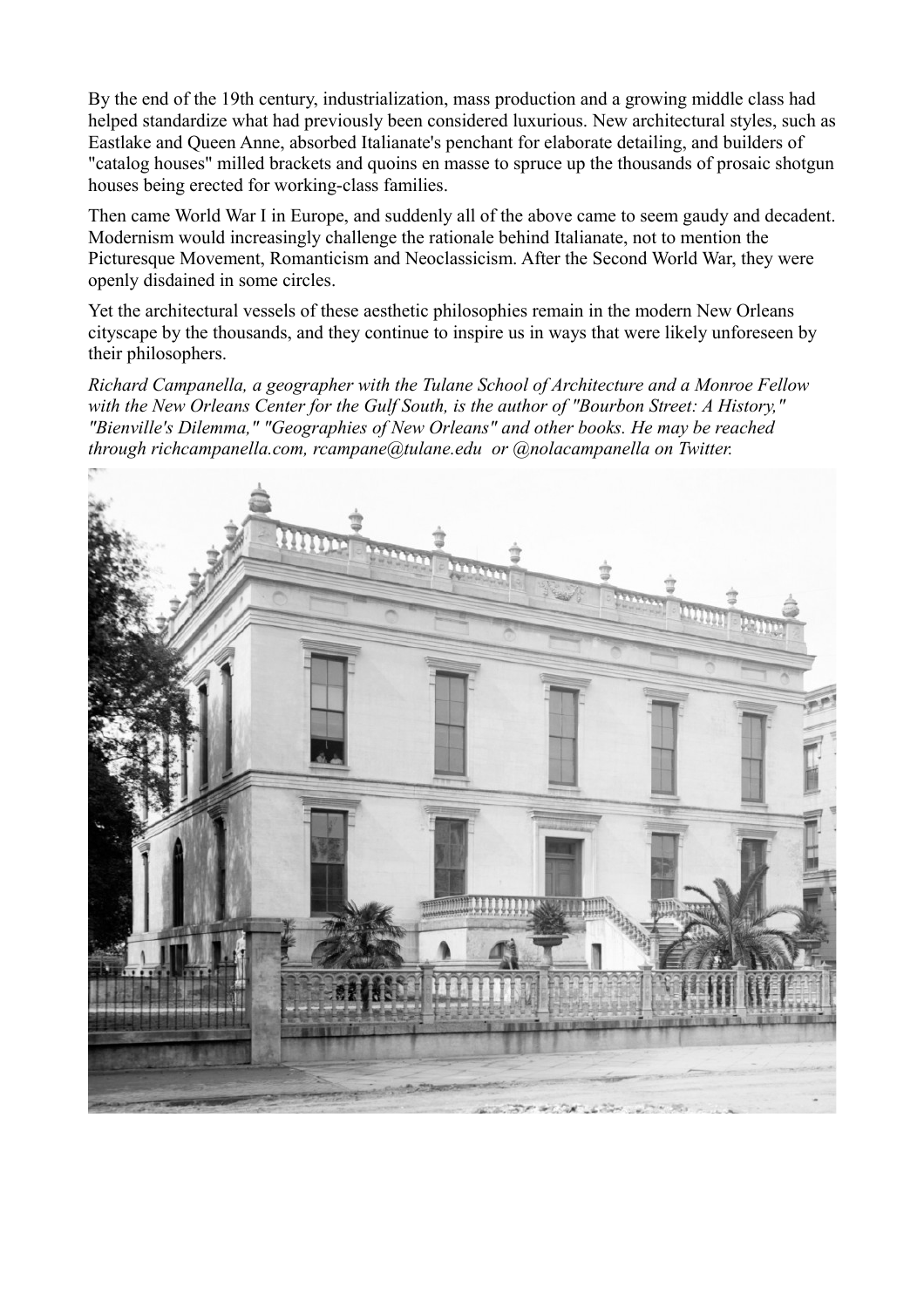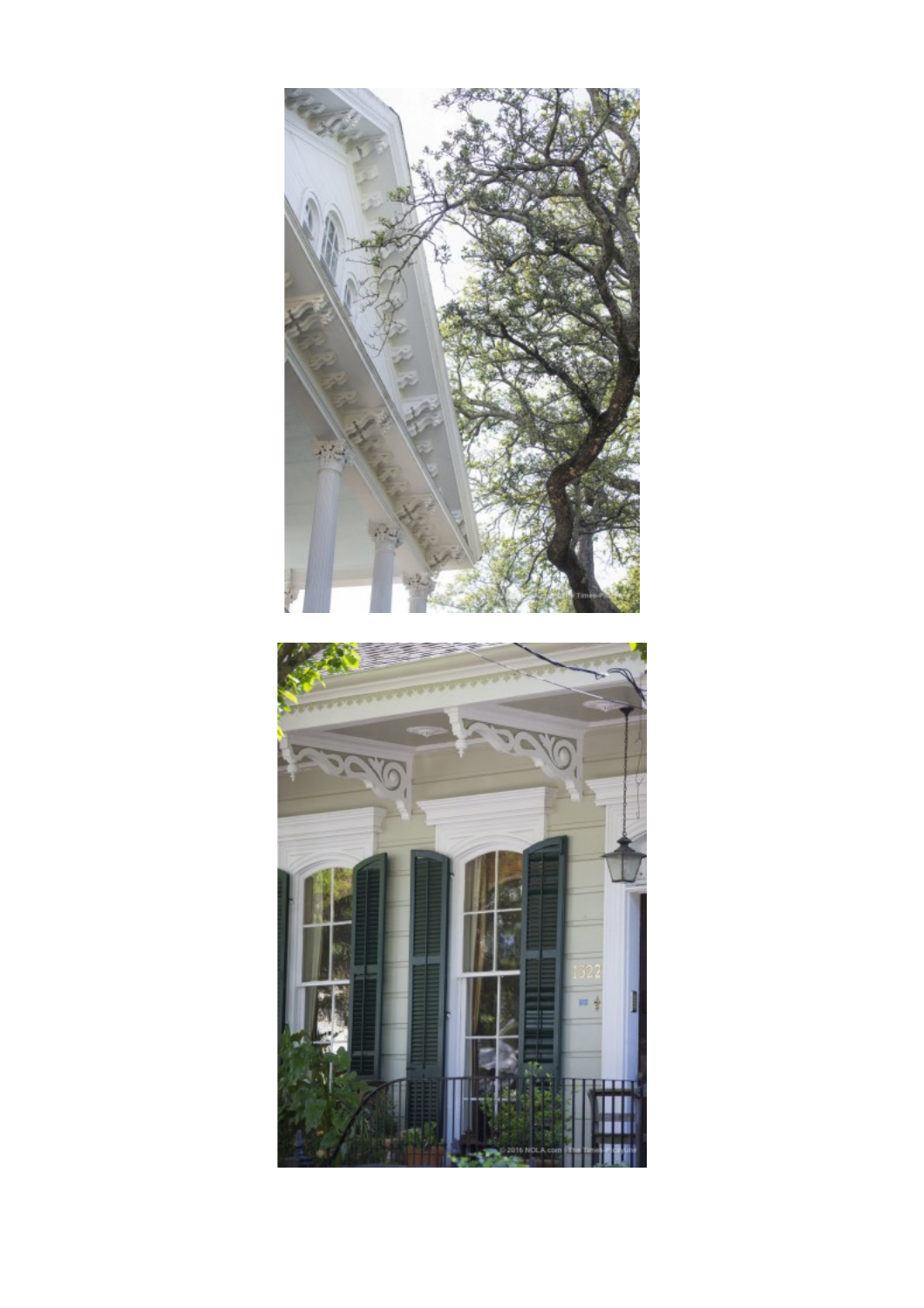